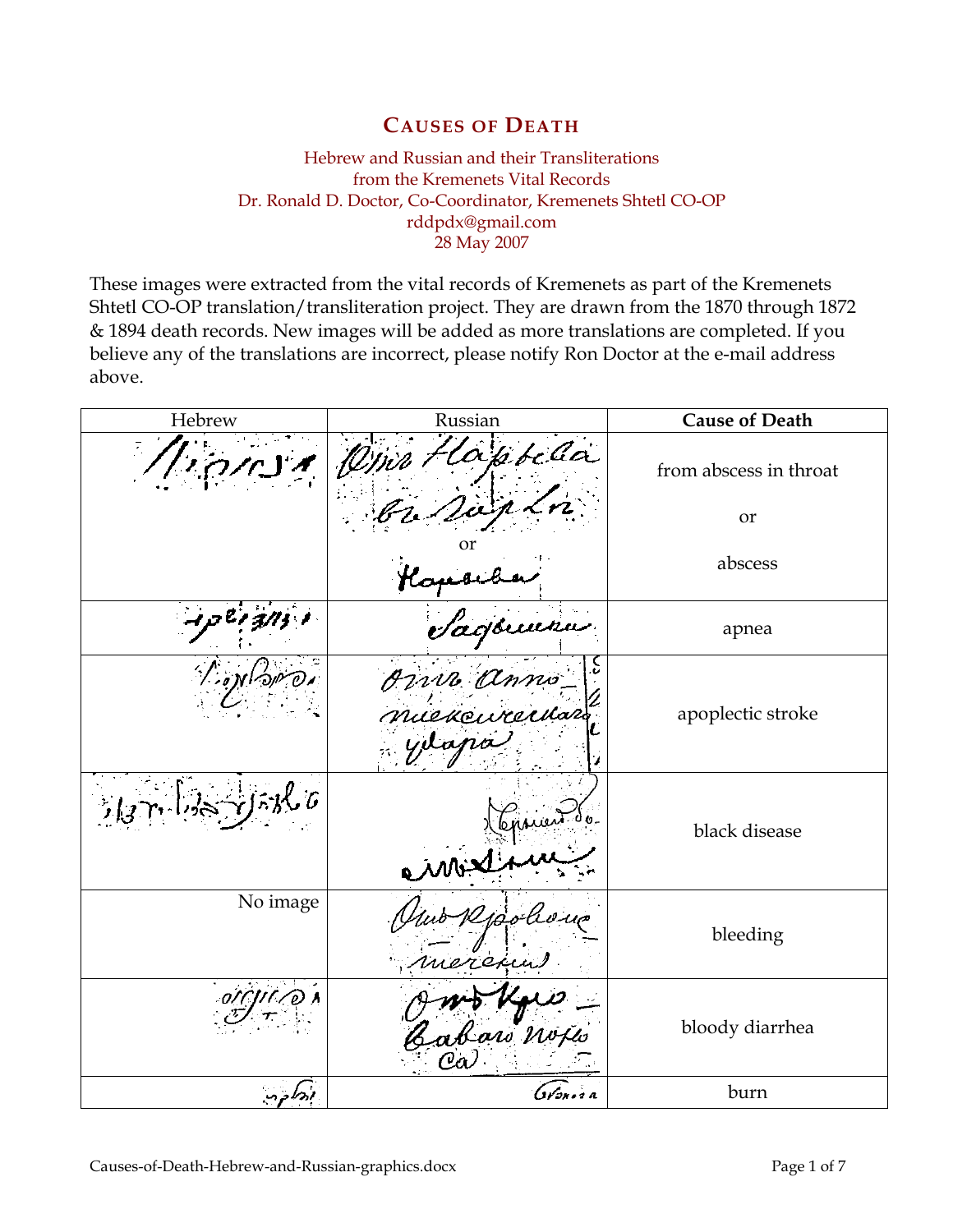Causes of Death from the Kremenets Vital Records Hebrew and Russian and their Translations

| ת מ'מע                                  | Pana                                 | cancer                                       |
|-----------------------------------------|--------------------------------------|----------------------------------------------|
| أواد وادوا اه                           | Caronnen Cus                         | carbunculosis                                |
|                                         | America                              | cholera                                      |
| י תוק⊶וט–                               | Joueume                              | cholerine                                    |
| were reign                              |                                      | chronic consumption<br>see also tuberculosis |
| $\mathcal{F}_{\mu\nu\kappa\rho\sigma}$  | Germaise a aro ka<br>Riccup          | chronic lung catarrh                         |
| ს <sub>მ</sub> იჯა<br><b>CONU. JKON</b> | Le boin noriess                      | chronic nephritis<br>see also nephritis      |
|                                         | Lo. bren. verseus                    | chronic pneumonia<br>see also pneumonia      |
| $\psi$                                  | $\mu \circ \alpha$                   | common cold                                  |
|                                         | Viuo La propu                        | constipation                                 |
|                                         |                                      | consumption<br>(see tuberculosis)            |
| . <i>أ∫ە~د</i>                          | Houley usein                         | convulsions                                  |
|                                         | e Killi el                           | cough                                        |
|                                         |                                      | croup                                        |
|                                         |                                      | croupous pneumonia<br>see also pneumonia     |
|                                         | no image                             | the deceased                                 |
|                                         | (Maxe <i>ocet)</i><br>Enmi po no e a | diarrhea                                     |
|                                         |                                      | infantile diarrhea                           |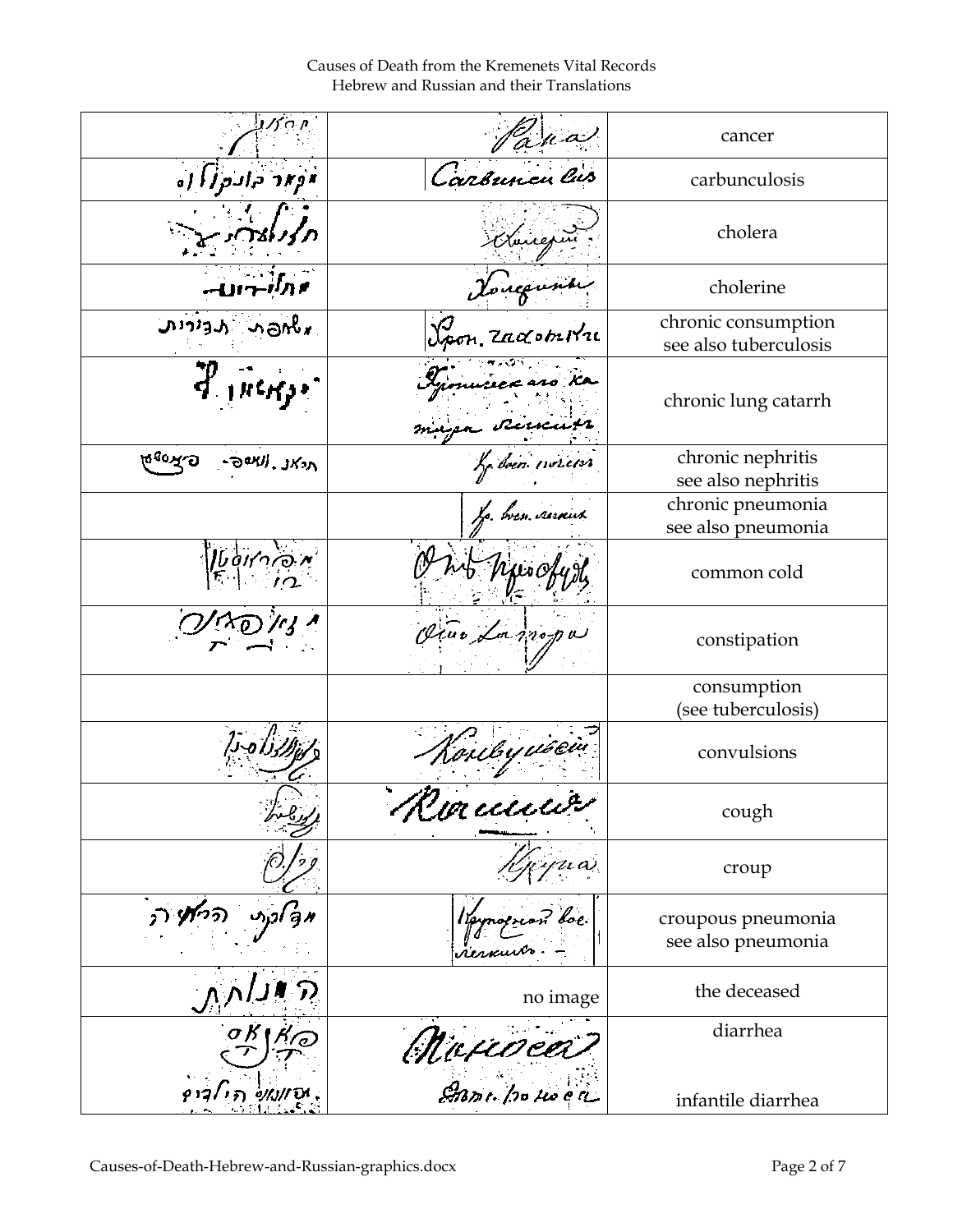Causes of Death from the Kremenets Vital Records Hebrew and Russian and their Translations

| $\mathcal{P}(\mathcal{A})$           | poducional<br>rednament | difficult labor         |
|--------------------------------------|-------------------------|-------------------------|
| ا کران سرد ہوتا ہے<br>بھالی شرح کے ب | 0:                      | dilatation of the heart |
| Grondes in                           | Prince Duckwellen       | diptheria               |
|                                      | mb dinojna,             | disease                 |
| <u>په په کړې ښې</u>                  |                         | dropsy                  |
| no image                             | Vivo ymonica            | drowning                |
| no image                             | Am usuypenes,           | emaciation              |
| jur wsalx                            | navevu                  | encephalitis            |
|                                      | Boenancnue<br>Krimear   | enteritis               |
| $\sqrt{n}$                           | Mus Modyree<br>Surveyor | epilepsy                |
| ्र<br>प्रकार                         |                         | erysipelis              |
| liginsh                              |                         | fever                   |
| $G$ or $\widehat{\mathcal{O}}$ , a   | ws Chuch                | fistula                 |
|                                      | On S. Orms<br>Tislassis | gangrene                |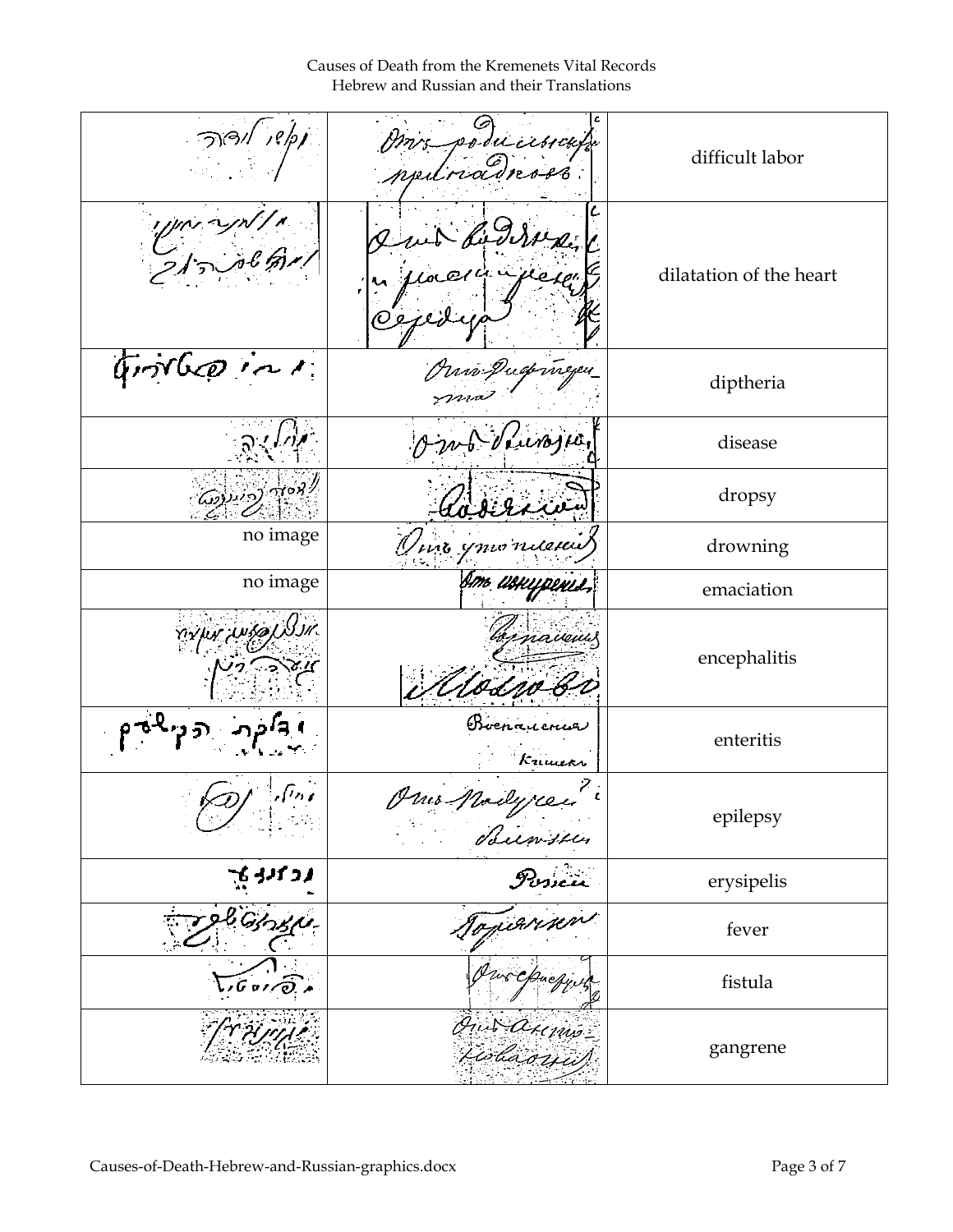Causes of Death from the Kremenets Vital Records Hebrew and Russian and their Translations

| פין תיקיה                        | Poen. u cznadr                     | gastritis                                            |
|----------------------------------|------------------------------------|------------------------------------------------------|
| ומאט דידור                       | Zourth Bour                        | headache                                             |
| $\sigma_{0}$ $\sim$ $\sigma_{0}$ |                                    | heart disease                                        |
| ∕⊼∿                              | $\mathcal{W}$ h pr                 | Heart failure                                        |
| - Iligang <mark>a</mark>         | Paspula capti                      | heart rupture                                        |
| $-138040$ N/X32                  | Kuolomerenis                       | hemorrhage                                           |
| リソバコートリス                         | Jewopon                            | hemorroid                                            |
|                                  | Jacmon Kpobu                       | hemostasis                                           |
| Milit og 11.<br>נגזיה במה נה     | Dino Gocnaue<br>Feid Kinneen<br>or | inflammation of the intestines<br>or<br>inflammation |
| נזקוגדיאנדורזו                   | Kamapa srenip                      | influenza                                            |
| $2\pi/2$                         | Our Copeda                         | Injury                                               |
| ந்சிநி சிதி நார்                 | Anym. Sours.                       | Internal disease                                     |
| Mont Partir                      | Jues Rumir<br>searchapopu          | Intestinal catarrh                                   |
| יתן לדורודו בבתן                 | Meunyun                            | jaundice                                             |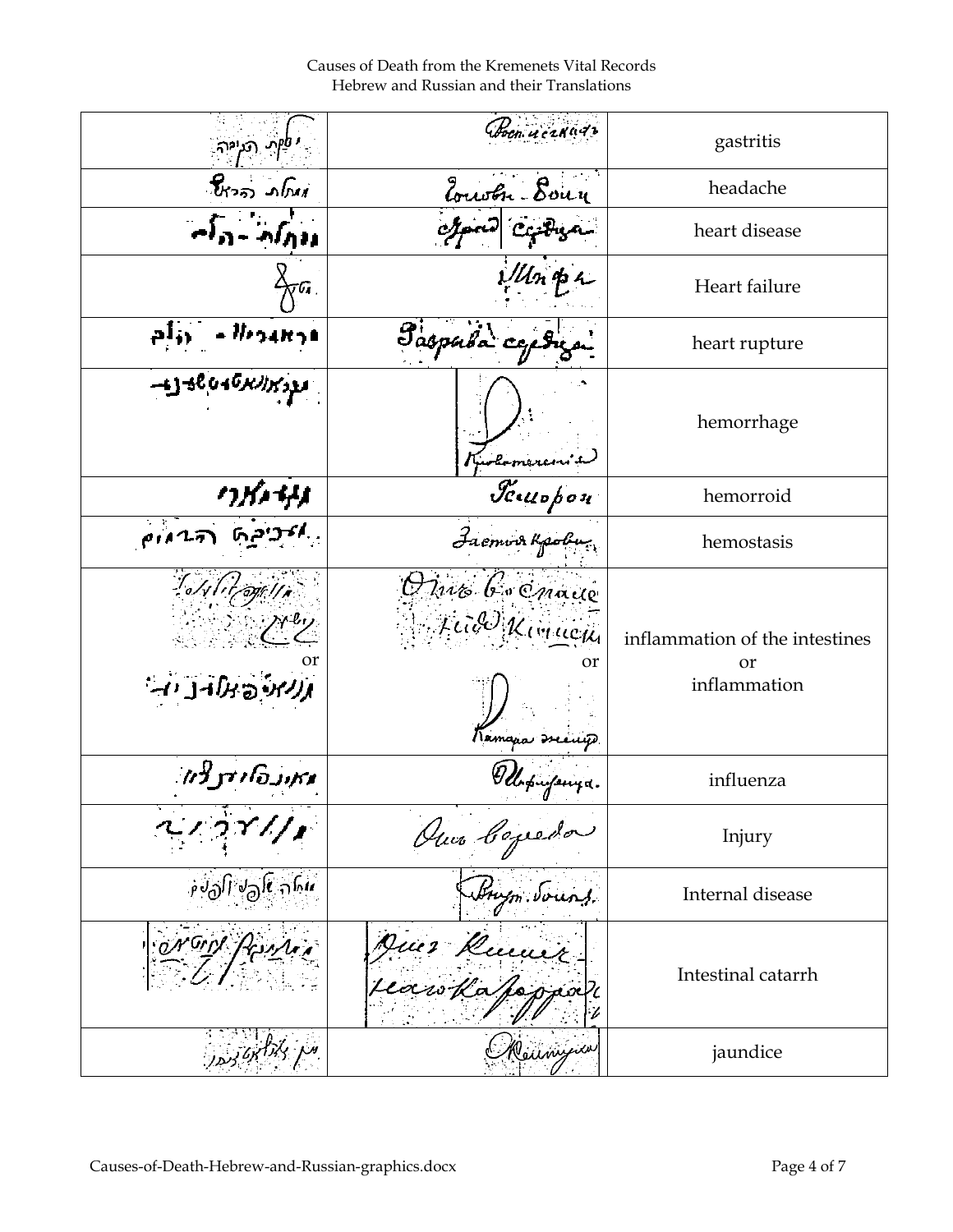Causes of Death from the Kremenets Vital Records Hebrew and Russian and their Translations

|                                             | Trums                               | killed                                  |
|---------------------------------------------|-------------------------------------|-----------------------------------------|
| $\sqrt{n_{00}}$ מא מסח (החו                 | Fonder                              | killed when digging sand                |
| עדיין <i>בןפאו ז'ן</i> די ג <sup>ין</sup> ד | Indisophen Ale<br>time et une entre | killed when falling from a<br>bridge    |
|                                             |                                     | labor                                   |
|                                             | om Sacregue he                      | liver disease                           |
| רכי את.<br>مرجه@مبلالهم                     | Sacurep Dealur                      | lung expansion                          |
| גנכתי העלן                                  | Lunas raphelas                      | malignant abscess in throat             |
| ROUJO · EUITATAI                            | Inordan. hpicinga.                  | malignant pimple                        |
|                                             |                                     | measles                                 |
|                                             | Bleken<br>beka dhuw<br>$a$ $\mu$    | miscarriage<br>or, miscarriage, a girl  |
| ᠂᠂ᡕᡑᡊᢐ᠆ᡁᢆᢣᠾ᠘                                |                                     | Nephritis<br>see also chronic nephritis |
| ' <i>יציר  זו</i> ן                         | Henslini 2 novem.<br>Hephini 2      | nervous disease                         |
|                                             |                                     | old age                                 |
| Ruiliroroi                                  | Clapoum a                           | paralysis                               |
|                                             |                                     | phthisis                                |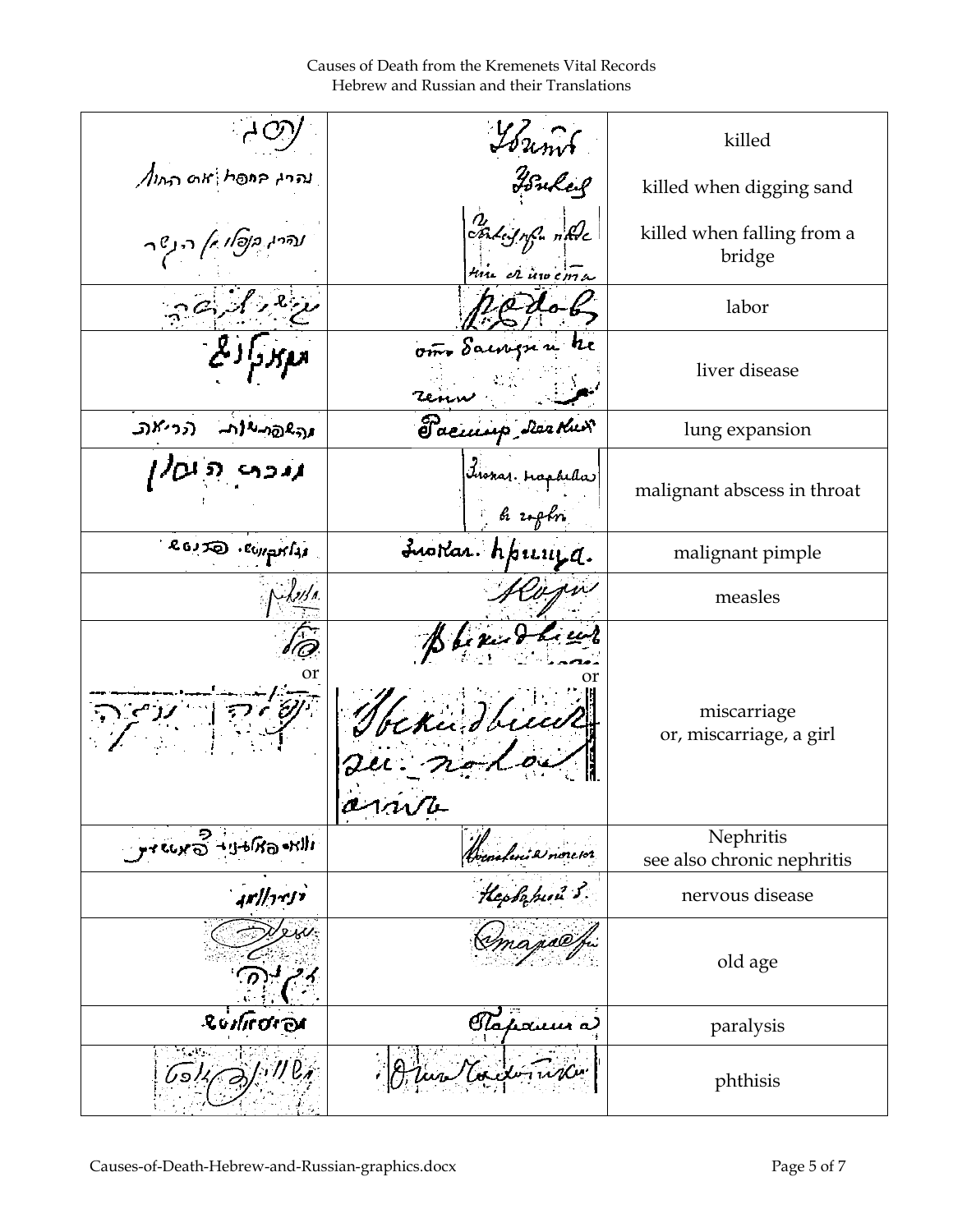Causes of Death from the Kremenets Vital Records Hebrew and Russian and their Translations

| م الارون كو الموروم المحلي                                                                              | Omr Coomanculus                     | pneumonia<br>see also chronic pneumonia     |
|---------------------------------------------------------------------------------------------------------|-------------------------------------|---------------------------------------------|
|                                                                                                         | Remmars-                            | see also croupous pneumonia                 |
| $K^{[k]}$ in and $\int f$ in maple<br>sitte part pr is wight<br>محادره كالمؤجد بالمقفية حاد دام بالمالم | Impabilicas q.                      | poisoning                                   |
| <b>PKOIE</b>                                                                                            | Oinre Venta                         | pox                                         |
| $\mu$ sidir // $\gamma$                                                                                 | edunatusina                         | rheumatism                                  |
| א <i>ו<sub>נא</sub>ו<sub>יסקי</sub> ב</i>                                                               | Lurincan 30                         | rickets                                     |
| 15780 /173151                                                                                           | Om Taspusa                          | rupture of the heart                        |
| $J$ , $G$ r $I$ $\gamma$ r $l$ ,                                                                        | Maiphothme                          | scarlet fever                               |
| $J_{\mathcal{N}}/G_{\mathcal{N}}$                                                                       |                                     | scrofula                                    |
|                                                                                                         | Ounre Deube                         | smallpox, pox                               |
|                                                                                                         | Ratitajou servy ta                  | stomach catarrh                             |
| ואורביור                                                                                                | Удара<br>$\boldsymbol{\mathcal{F}}$ | stroke                                      |
|                                                                                                         | za Gracius                          | suicide (hanged himself)                    |
|                                                                                                         | nioni                               | suicide by drowning                         |
| 'คุตา แก่งท.∗                                                                                           |                                     | surgery                                     |
| ∧ַרהו                                                                                                   | no image                            | throat consumption<br>see also tuberculosis |
| Jildyan                                                                                                 | O War Vogruw                        | throat inflammation                         |